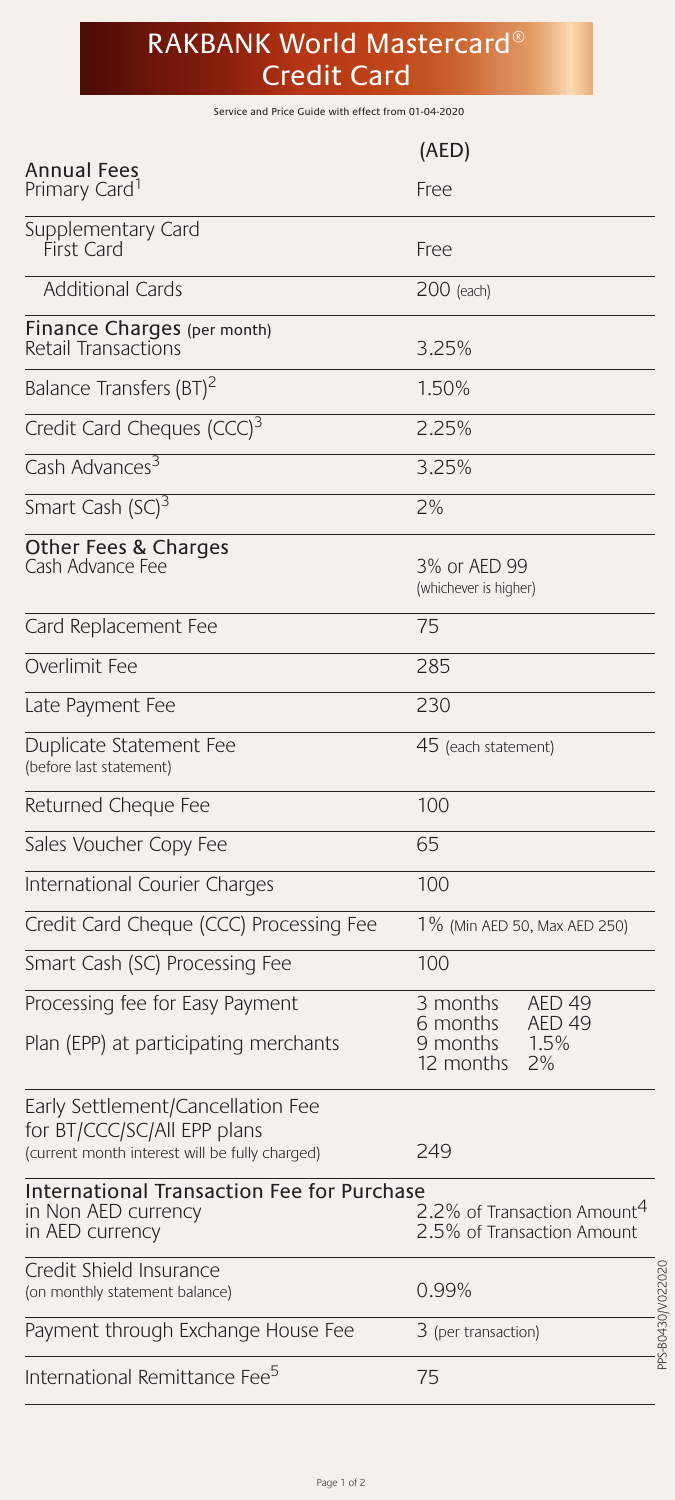# RAKBANK World Mastercard® Credit Card (Contd.)

Service and Price Guide with effect from 01-04-2020

| Fate enquiry of International Remittance <sup>6</sup>                       | 50                                  |
|-----------------------------------------------------------------------------|-------------------------------------|
| Fee for issuance of Managers Cheque<br>for refund of excess balance on Card | 25                                  |
| Rescheduling Fees                                                           | Up to 1% of the Card<br>Outstanding |
| Case release charge                                                         | 525                                 |
| e-statement Fee                                                             | Nil                                 |
| Printed Statement Delivery Fee                                              | 5 per statement                     |
| Liability/No liability letter                                               | 50                                  |
| <b>Repayment Terms</b><br>Minimum Amount Due                                | 3% OF AED 100 (whichever is higher) |
| No. of days from Statement Date<br>to Payment Due Date                      | 25 days                             |
| Maximum interest free period<br>(retail transactions only)                  | Up to 55 days                       |
| Cash Advance Limit                                                          | 80% of Credit Card Limit            |

1. No Annual fee will be charged for the first year. For subsequent years also, the Card is free if you spend an amount of AED 50,000 in the previous year. The bank may charge an Annual fee of AED 750 at the beginning of the second year and subsequent years if the minimum spend of AED 50,000 is not achieved during the previous year (RAKMoney Transfer transactions will be excluded for annual fee waiver).

- 2. No processing fee is applicable for these BT transactions. Finance charges will be applicable from the date of transaction till the amount is paid in full.
- 3. Finance charges will be applicable from the date of transaction till the amount is paid in full. 4. This fee is charged in addition to the standard processing fee charged by Mastercard
- International or Visa International and is applicable to transactions performed in any currency other than UAE Dirhams (approximately 1.15%).
- 5. International Remittance will be treated as a Cash Advance transaction. Cash Advance fee is not applicable. Overseas bank charges, if any, will be applicable.
- 6. Overseas bank charges, if any, will be applicable.

Please Note

- Monthly finance charges are subject to increase by 0.5% in case the Card account is past due in the previous statement. An account is considered past due if the minimum payment due is not received before the payment due date. Subsequently, monthly finance charges will revert to the prevailing product finance charges if the Card account is no longer past due for the previous and current statements.
- No Finance Charges on retail transaction balances will be levied if 100% of the statement outstanding balance is paid on or before the payment due date.
- No late payment fee will be charged if Minimum Amount Due is paid on or before the payment due date.
- These fees & charges are applicable from 01-04-2020 and are subject to change without notice.
- Additional expenses, eg. postage, telex, courier, fax, legal fees, etc., will be charged where incurred.
- Charges for services not indicated in this guide are available on request.
- For details on Credit Shield please refer to Credit Shield Terms and Conditions.

**In line with the UAE's Value Added Tax (VAT) implementation from 1st January 2018, VAT at the rate of 5% will be levied on RAKBANK's fees and charges specified herein, wherever applicable and as per UAE law.**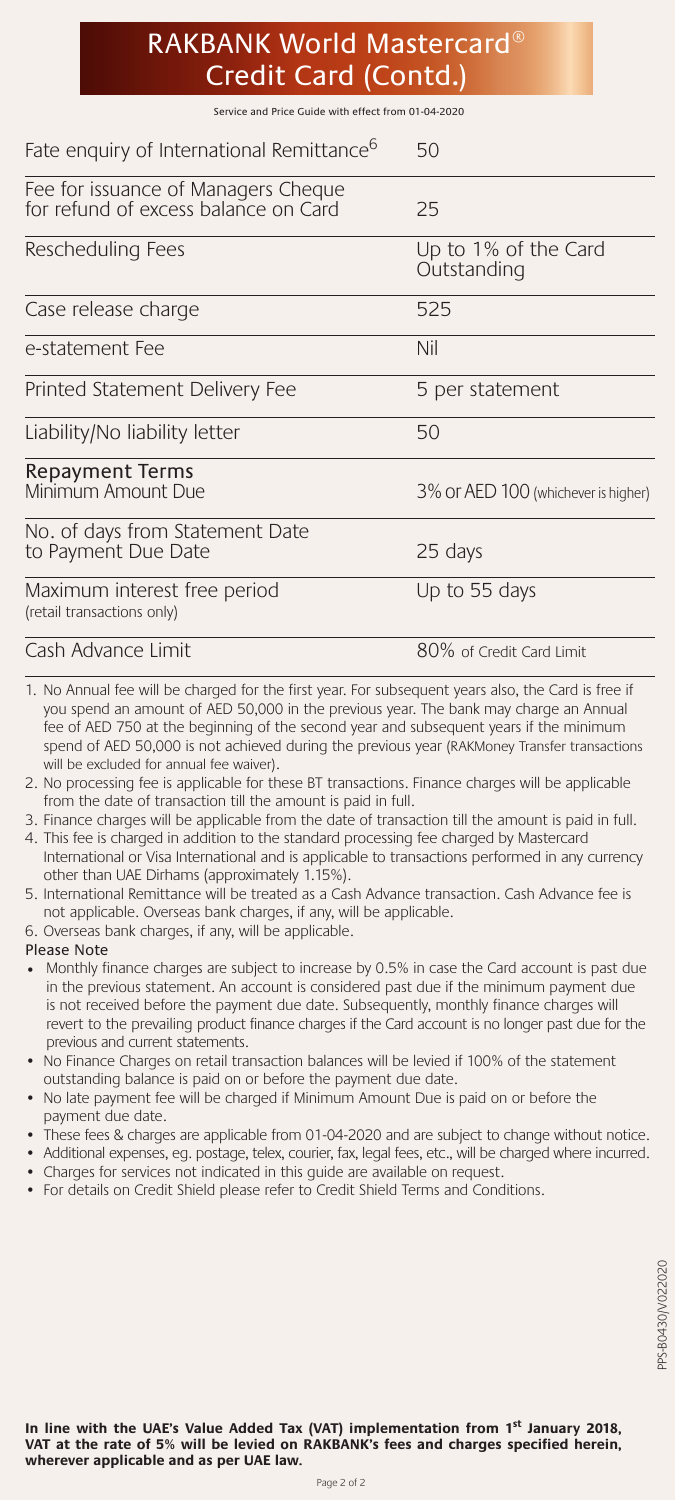# RAKBANK FC BARCELONA PLATINUM CREDIT CARD

| Service and Price Guide with effect from 01-04-2020                                                                |                                                                       |  |
|--------------------------------------------------------------------------------------------------------------------|-----------------------------------------------------------------------|--|
|                                                                                                                    | (AED)                                                                 |  |
| Annual Fees<br>Primary Card <sup>1</sup>                                                                           | 300                                                                   |  |
| Supplementary Card                                                                                                 | Free for life                                                         |  |
| Finance Charges (per month)<br>Retail Transactions                                                                 | 3.45%                                                                 |  |
| Balance Transfers (BT) <sup>2</sup>                                                                                | 1.50%                                                                 |  |
| Credit Card Cheques (CCC) <sup>3</sup>                                                                             | 2.25%                                                                 |  |
| Cash Advances <sup>3</sup>                                                                                         | 3.45%                                                                 |  |
| Smart Cash (SC) <sup>3</sup>                                                                                       | 2%                                                                    |  |
| Other Fees & Charges<br>Cash Advance Fee                                                                           | 3% or AED 99<br>(whichever is higher)                                 |  |
| Card Replacement Fee                                                                                               | 75                                                                    |  |
| Overlimit Fee                                                                                                      | 285                                                                   |  |
| Late Payment Fee                                                                                                   | 230                                                                   |  |
| Duplicate Statement Fee<br>(before last statement)                                                                 | 45 (each statement)                                                   |  |
| Returned Cheque Fee                                                                                                | 100                                                                   |  |
| Sales Voucher Copy Fee                                                                                             | 65                                                                    |  |
| International Courier Charges                                                                                      | 100                                                                   |  |
| Credit Card Cheque (CCC) Processing Fee                                                                            | 1% (Min AED 50, Max AED 250)                                          |  |
| Smart Cash (SC) Processing Fee                                                                                     | <b>AED 100</b>                                                        |  |
| Processing fee for Easy Payment                                                                                    | 3 months<br>AED 49                                                    |  |
| Plan (EPP) at participating merchants                                                                              | AED <sub>49</sub><br>6 months<br>1.5%<br>9 months<br>12 months<br>2%  |  |
| Early Settlement/Cancellation Fee<br>for BT/CCC/SC/All EPP plans<br>(current month interest will be fully charged) | 249                                                                   |  |
| <b>International Transaction Fee</b><br>in Non AED currency<br>in AED currency                                     | 2.2% of Transaction Amount <sup>4</sup><br>2.5% of Transaction Amount |  |
| Credit Shield Insurance<br>(on monthly statement balance)                                                          | 0.99%                                                                 |  |
| Payment through Exchange House Fee                                                                                 | 3 (per transaction)                                                   |  |
| International Remittance Fee <sup>5</sup>                                                                          | 75                                                                    |  |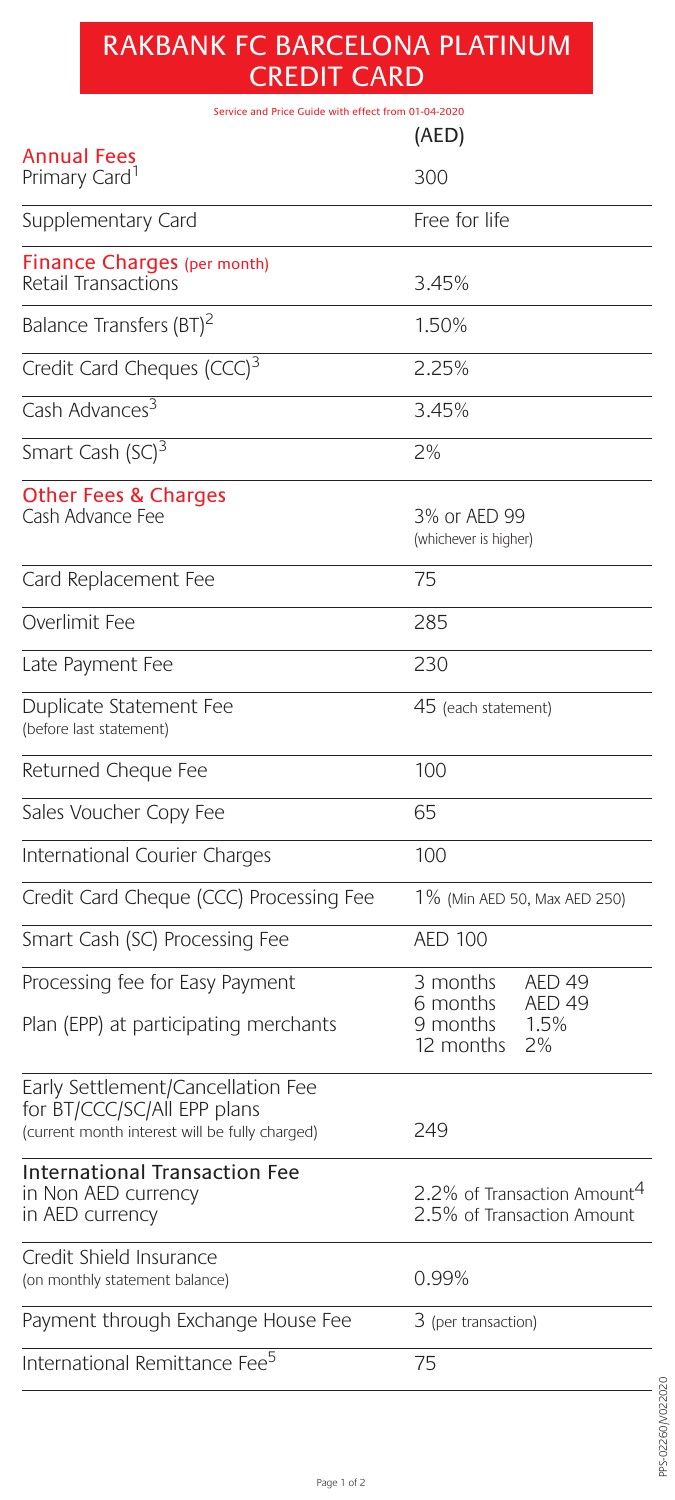# RAKBANK FC BARCELONA PLATINUM CREDIT CARD (CONTD.)

Service and Price Guide with effect from 01-04-2020

| Fate enquiry of International Remittance <sup>6</sup>                       | 50                                  |
|-----------------------------------------------------------------------------|-------------------------------------|
| Fee for issuance of Managers Cheque<br>for refund of excess balance on Card | 25                                  |
| Rescheduling Fees                                                           | Up to 1% of the Card<br>Outstanding |
| Case release charge                                                         | 525                                 |
| e-statement Fee                                                             | Nil                                 |
| Printed Statement Delivery Fee                                              | 5 per statement                     |
| Liability/No liability letter                                               | 50                                  |
| <b>Repayment Terms</b><br>Minimum Amount Due                                | 3% OF AED 100 (whichever is higher) |
| No. of days from Statement Date<br>to Payment Due Date                      | 25 days                             |
| Maximum interest free period<br>(retail transactions only)                  | Up to 55 days                       |
| Cash Advance Limit                                                          | 80% of Credit Card Limit            |

1. Annual fee will be charged on issuance of the card. This will reflect in the first statement and will be part of the minimum amount due.

- 2. No processing fee is applicable for these BT transactions. Finance charges will be applicable from the date of transaction till the amount is paid in full.
- 3. Finance charges will be applicable from the date of transaction till the amount is paid in full.
- 4. This fee is charged in addition to the standard processing fee charged by Mastercard International or Visa International and is applicable to transactions performed in any currency other than UAE Dirhams (approximately 1.15%).
- 5. International Remittance will be treated as a Cash Advance transaction. Cash Advance fee is not applicable. Overseas bank charges, if any, will be applicable.
- 6. Overseas bank charges, if any, will be applicable.

#### Please Note

- Monthly finance charges are subject to increase by 0.5% in case the Card account is past due in the previous statement. An account is considered past due if the minimum payment due is not received before the payment due date. Subsequently, monthly finance charges will revert to the prevailing product finance charges if the Card account is no longer past due for the previous and current statements.
- No Finance Charges on retail transaction balances will be levied if 100% of the statement outstanding balance is paid on or before the payment due date.
- No late payment fee will be charged if Minimum Amount Due is paid on or before the payment due date.
- These fees & charges are applicable from 01-04-2020 and are subject to change without notice.
- Additional expenses, eg. postage, telex, courier, fax, legal fees, etc., will be charged where incurred.
- Charges for services not indicated in this guide are available on request.
- For details on Credit Shield please refer to Credit Shield Terms and Conditions.

**In line with the UAE's Value Added Tax (VAT) implementation from 1st January 2018, VAT at the rate of 5% will be levied on RAKBANK's fees and charges specified herein, wherever applicable and as per UAE law.**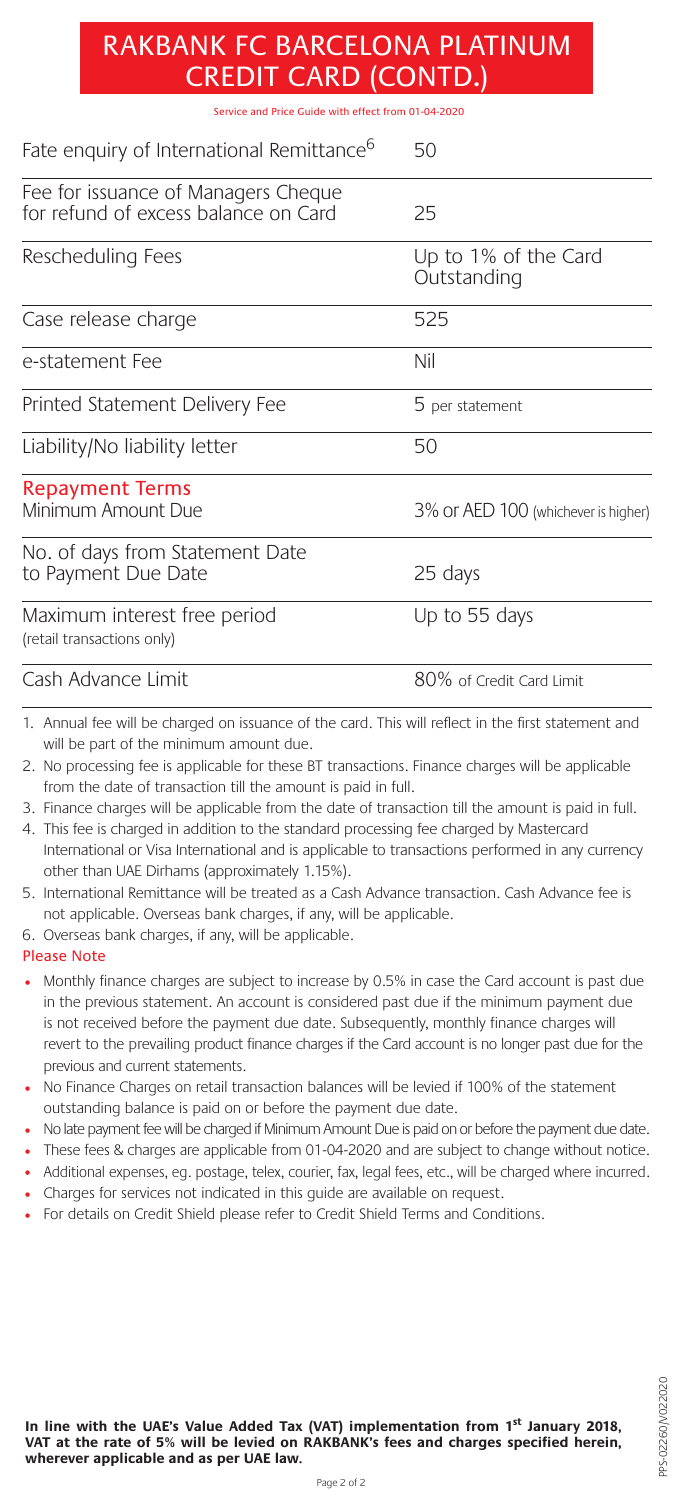# RAKBANK High Flyer Platinum Credit Card

| Service and Price Guide with effect from 01-04-2020                                                                |                                                                       |
|--------------------------------------------------------------------------------------------------------------------|-----------------------------------------------------------------------|
|                                                                                                                    | (AED)                                                                 |
| <b>Annual Fees</b><br>Primary Card                                                                                 | Free for life                                                         |
| Supplementary Card                                                                                                 | Free for life                                                         |
| <b>Finance Charges (per month)</b><br>Retail Transactions                                                          | 3.45%                                                                 |
| Balance Transfers (BT) <sup>1</sup>                                                                                | 1.50%                                                                 |
| Credit Card Cheques (CCC) <sup>2</sup>                                                                             | 2.25%                                                                 |
| Cash Advances <sup>2</sup>                                                                                         | 3.45%                                                                 |
| Smart Cash (SC) <sup>2</sup>                                                                                       | 2%                                                                    |
| <b>Other Fees &amp; Charges</b><br>Cash Advance Fee                                                                | 3% or AED 99<br>(whichever is higher)                                 |
| Card Replacement Fee                                                                                               | 75                                                                    |
| Overlimit Fee                                                                                                      | 285                                                                   |
| Late Payment Fee                                                                                                   | 230                                                                   |
| Duplicate Statement Fee<br>(before last statement)                                                                 | 45 (each statement)                                                   |
| Returned Cheque Fee                                                                                                | 100                                                                   |
| Sales Voucher Copy Fee                                                                                             | 65                                                                    |
| International Courier Charges                                                                                      | 100                                                                   |
| Credit Card Cheque (CCC) Processing Fee                                                                            | 1% (Min AED 50, Max AED 250)                                          |
| Smart Cash (SC) Processing Fee                                                                                     | <b>AED 100</b>                                                        |
| Processing fee for Easy Payment                                                                                    | 3 months<br><b>AED 49</b>                                             |
| Plan (EPP) at participating merchants                                                                              | <b>AED 49</b><br>6 months<br>9 months<br>1.5%<br>12 months<br>2%      |
| Early Settlement/Cancellation Fee<br>for BT/CCC/SC/All EPP plans<br>(current month interest will be fully charged) | 249                                                                   |
| <b>International Transaction Fee</b><br>in Non AED currency<br>in AED currency                                     | 2.2% of Transaction Amount <sup>3</sup><br>2.5% of Transaction Amount |
| Credit Shield Insurance<br>(on monthly statement balance)                                                          | 0.99%                                                                 |
| Payment through Exchange House Fee                                                                                 | 3 (per transaction)                                                   |
| International Remittance Fee <sup>4</sup>                                                                          | 75                                                                    |

 $\overline{\phantom{a}}$ 

 $\overline{\phantom{a}}$ 

l

 $\overline{a}$ 

 $\overline{\phantom{a}}$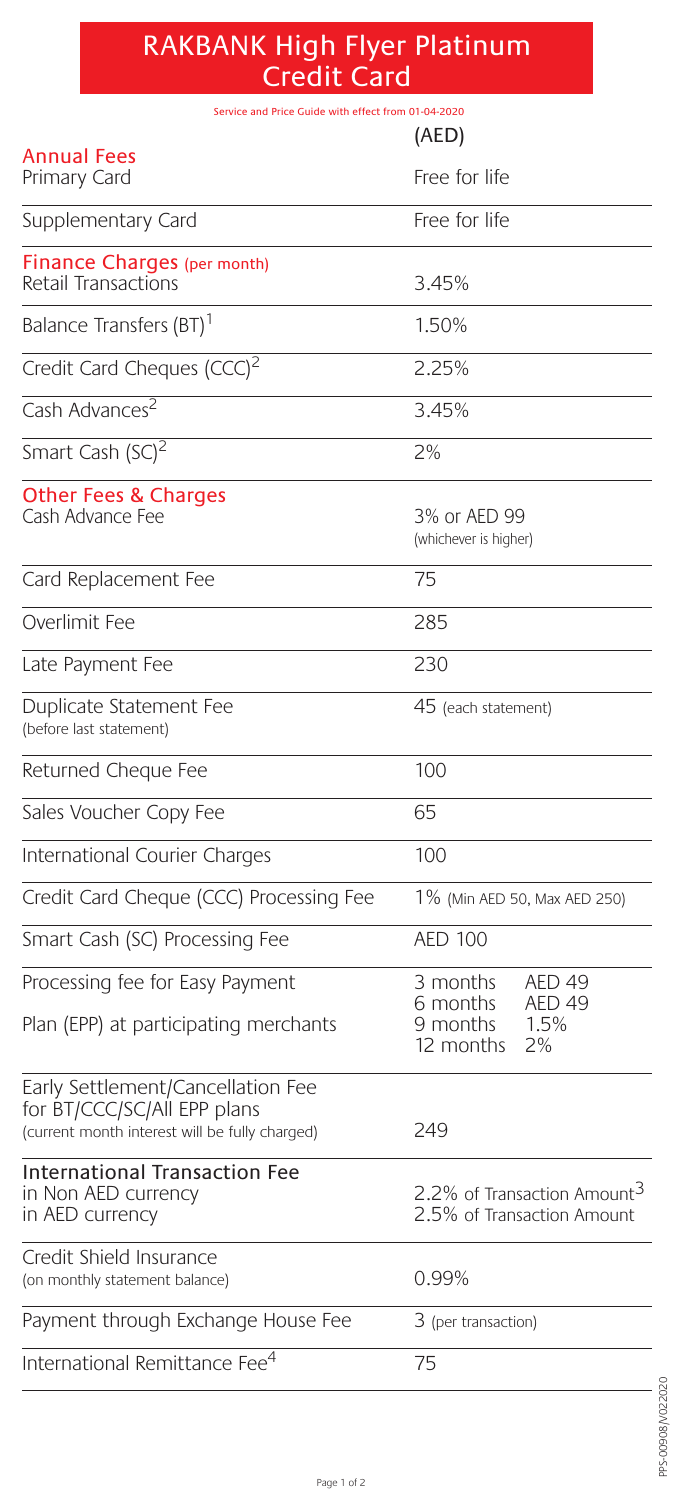| <b>RAKBANK High Flyer Platinum</b> |  |
|------------------------------------|--|
| Credit Card (Contd.)               |  |

Service and Price Guide with effect from 01-04-2020

| Fate enguiry of International Remittance <sup>5</sup>                       | 50                                  |
|-----------------------------------------------------------------------------|-------------------------------------|
| Fee for issuance of Managers Cheque<br>for refund of excess balance on Card | 25                                  |
| Rescheduling Fees                                                           | Up to 1% of the Card<br>Outstanding |
| Case release charge                                                         | 525                                 |
| e-statement Fee                                                             | Nil                                 |
| Printed Statement Delivery Fee                                              | 5 per statement                     |
| Liability/No liability letter                                               | 50                                  |
| <b>Repayment Terms</b><br>Minimum Amount Due                                | 3% OF AED 100 (whichever is higher) |
| No. of days from Statement Date<br>to Payment Due Date                      | 25 days                             |
| Maximum interest free period<br>(retail transactions only)                  | Up to 55 days                       |
| Cash Advance Limit                                                          | 80% of Credit Card Limit            |

1. No processing fee is applicable for these BT transactions. Finance charges will be applicable from the date of transaction till the amount is paid in full.

- 2. Finance charges will be applicable from the date of transaction till the amount is paid in full.
- 3. This fee is charged in addition to the standard processing fee charged by Mastercard International or Visa International and is applicable to transactions performed in any currency other than UAE Dirhams (approximately 1.15%).
- 4. International Remittance will be treated as a Cash Advance transaction. Cash Advance fee is not applicable. Overseas bank charges, if any, will be applicable.
- 5. Overseas bank charges, if any, will be applicable.

#### Please Note

- Monthly finance charges are subject to increase by 0.5% in case the Card account is past due in the previous statement. An account is considered past due if the minimum payment due is not received before the payment due date. Subsequently, monthly finance charges will revert to the prevailing product finance charges if the Card account is no longer past due for the previous and current statements.
- No Finance Charges on retail transaction balances will be levied if 100% of the statement outstanding balance is paid on or before the payment due date.
- No late payment fee will be charged if Minimum Amount Due is paid on or before the payment due date.
- These fees & charges are applicable from 01-04-2020 and are subject to change without notice.
- Additional expenses, eg. postage, telex, courier, fax, legal fees, etc., will be charged where incurred.
- Charges for services not indicated in this guide are available on request.
- For details on Credit Shield please refer to Credit Shield Terms and Conditions.

In line with the UAE's Value Added Tax (VAT) implementation from 1<sup>st</sup> January 2018, **VAT at the rate of 5% will be levied on RAKBANK's fees and charges specified herein, wherever applicable and as per UAE law.**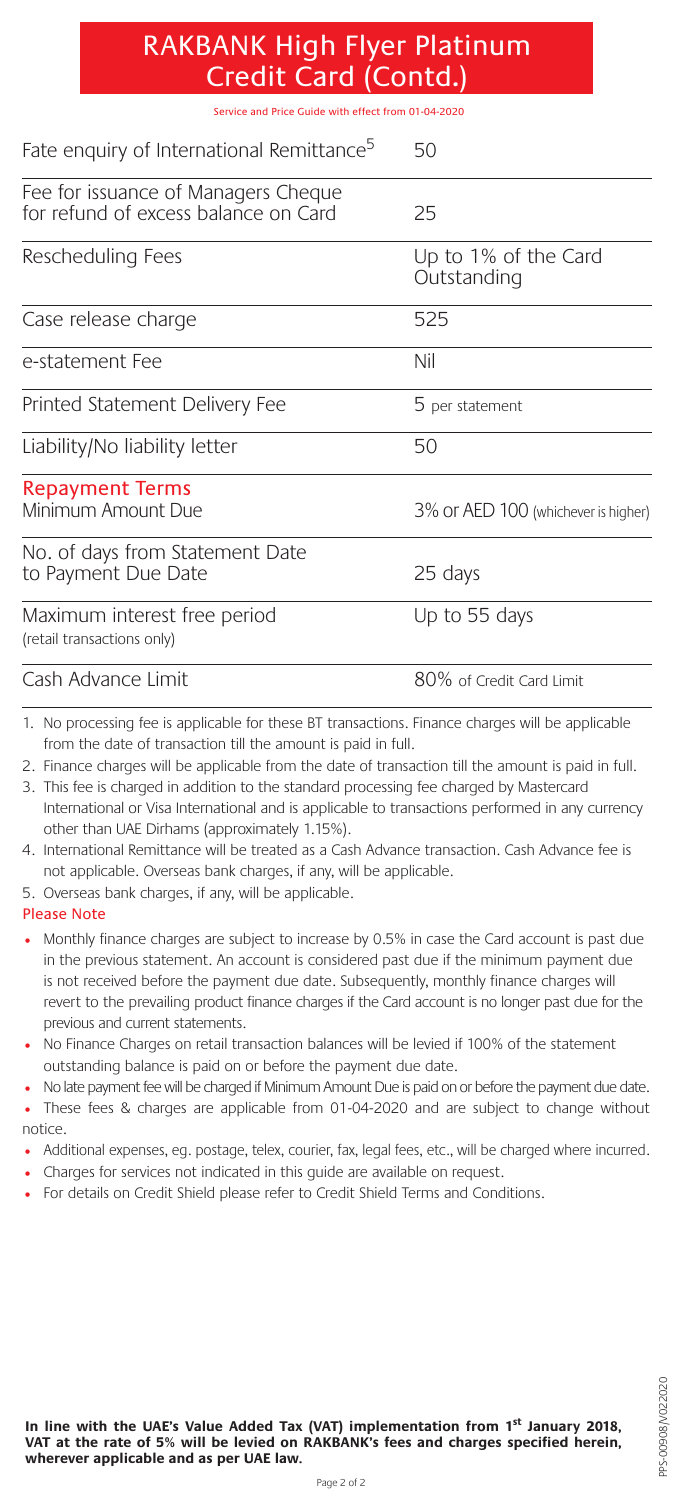# RAKBANK Air Arabia Platinum Credit Card

Service and Price Guide with effect from 01-04-2020

| (AED)<br>400                                                                                                                           |
|----------------------------------------------------------------------------------------------------------------------------------------|
| Free                                                                                                                                   |
| Free                                                                                                                                   |
| 3.45%                                                                                                                                  |
| 1.50%                                                                                                                                  |
| 2.25%                                                                                                                                  |
| 3.45%                                                                                                                                  |
| 2%                                                                                                                                     |
| 3% OF AED 99 (whichever is higher)                                                                                                     |
| 75                                                                                                                                     |
| 285                                                                                                                                    |
| 230                                                                                                                                    |
| 45 (each statement)                                                                                                                    |
| 100                                                                                                                                    |
| 65                                                                                                                                     |
| 100                                                                                                                                    |
| 1% (Min AED 50, Max AED 250)                                                                                                           |
| 100                                                                                                                                    |
| 3 months<br>AED 49<br><b>AED 49</b><br>6 months<br>9 months<br>1.5%<br>2%<br>12 months                                                 |
| 0%<br>3 months<br>0%<br>6 months<br>9 months<br>0%<br>12 months<br>0%                                                                  |
| 249                                                                                                                                    |
| PS-01195N022020<br>International Transaction Fee for Purchase<br>2.2% of Transaction Amount <sup>5</sup><br>2.5% of Transaction Amount |
| 0.99%                                                                                                                                  |
|                                                                                                                                        |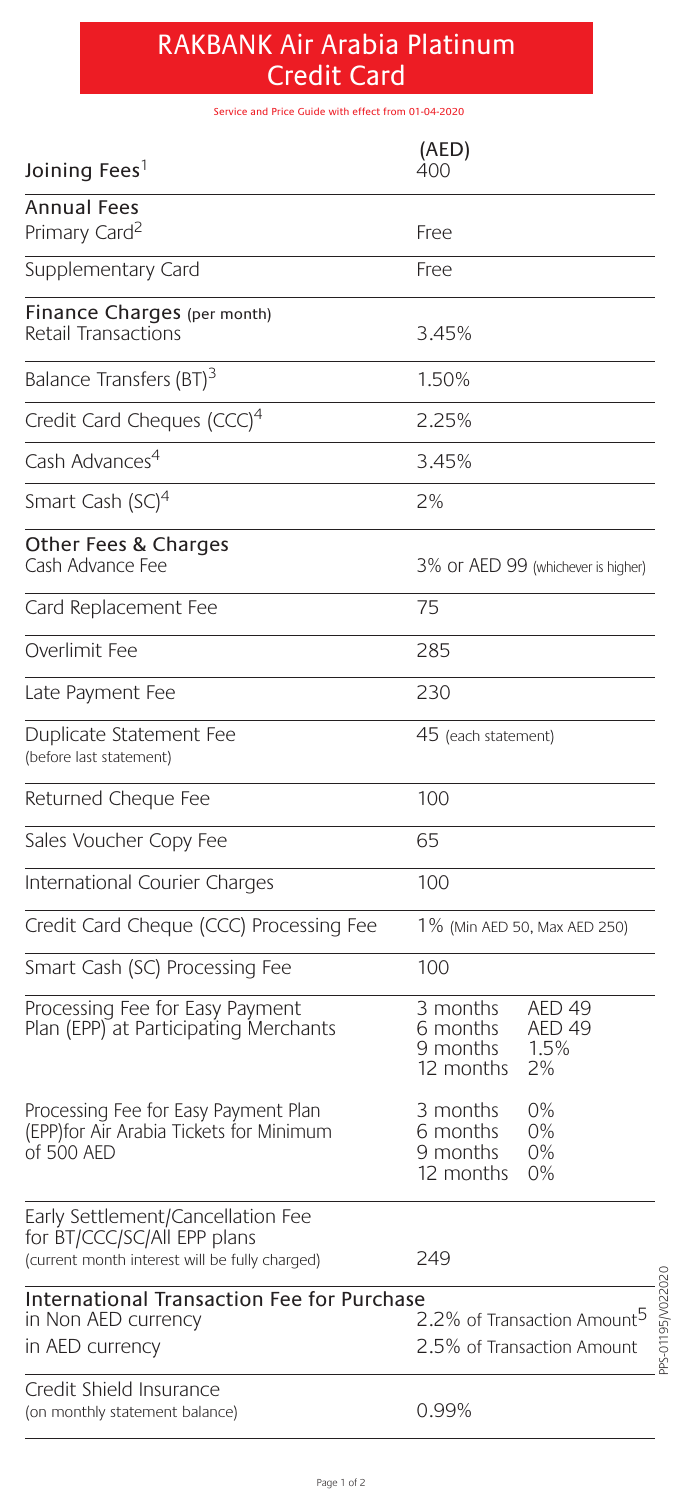### RAKBANK Air Arabia Platinum Credit Card (Contd.)

Service and Price Guide with effect from 01-04-2020

| Payment through Exchange House Fee                                          | 3 (per transaction)                    |
|-----------------------------------------------------------------------------|----------------------------------------|
| International Remittance Fee <sup>6</sup>                                   | 75                                     |
| Fate enquiry of International Remittance <sup>7</sup>                       | 50                                     |
| Fee for issuance of Managers Cheque<br>for refund of excess balance on Card | 25                                     |
| Rescheduling Fees                                                           | Up to 1% of the Card<br>Outstanding    |
| Case release charge                                                         | 525                                    |
| e-statement Fee                                                             | Nil                                    |
| Printed Statement Delivery Fee                                              | 5 per statement                        |
| Liability/No liability letter                                               | 50                                     |
| <b>Repayment Terms</b><br>Minimum Amount Due                                | 3% or AED 100<br>(whichever is higher) |
| No. of days from Statement Date<br>to Payment Due Date                      | 25 days                                |
| Maximum interest free period<br>(retail transactions only)                  | Up to 55 days                          |
| Cash Advance Limit                                                          | 80% of Credit Card Limit               |

1. An amount of AED 400 will be charged as a Joining Fee. This will reflect on the 1st statement and will be part of the minimum amount due.

2. No Annual fee will be charged for the First year. For subsequent years also, the Card is free, if you perform retail spend of AED 20,000 in the previous year. The bank may charge an Annual fee of AED 400 at the beginning of the second year and subsequent years if the minimum retails spend of AED 20,000 is not achieved during the previous year (RAKMoney Transfer transactions will be excluded for annual fee waiver).

3. No processing fee is applicable for these BT transactions. Finance charges will be applicable from the date of transaction till the amount is paid in full.

4. Finance charges will be applicable from the date of transaction till the amount is paid in full.

- 5. This fee is charged in addition to the standard processing fee charged by Mastercard International or Visa International and is applicable to transactions performed in any currency other than UAE Dirhams (approximately 1.15%).
- 6. International Remittance will be treated as a Cash Advance transaction. Cash Advance fee is not applicable. Overseas bank charges, if any, will be applicable.
- 7. Overseas bank charges, if any, will be applicable.

Please Note

- Monthly finance charges are subject to increase by 0.5% in case the Card account is past due in the previous statement. An account is considered past due if the minimum payment due is not received before the payment due date. Subsequently, monthly finance charges will revert to the prevailing product finance charges if the Card account is no longer past due for the previous and current statements.
- No Finance Charges on retail transaction balances will be levied if 100% of the statement outstanding balance is paid on or before the payment due date.
- No late payment fee will be charged if Minimum Amount Due is paid on or before the payment due date.
- These fees & charges are applicable from 01-04-2020 and are subject to change without notice.
- Additional expenses, eg. postage, telex, courier, fax, legal fees, etc., will be charged where incurred.
- Charges for services not indicated in this guide are available on request.
- For details on Credit Shield please refer to Credit Shield Terms and Conditions.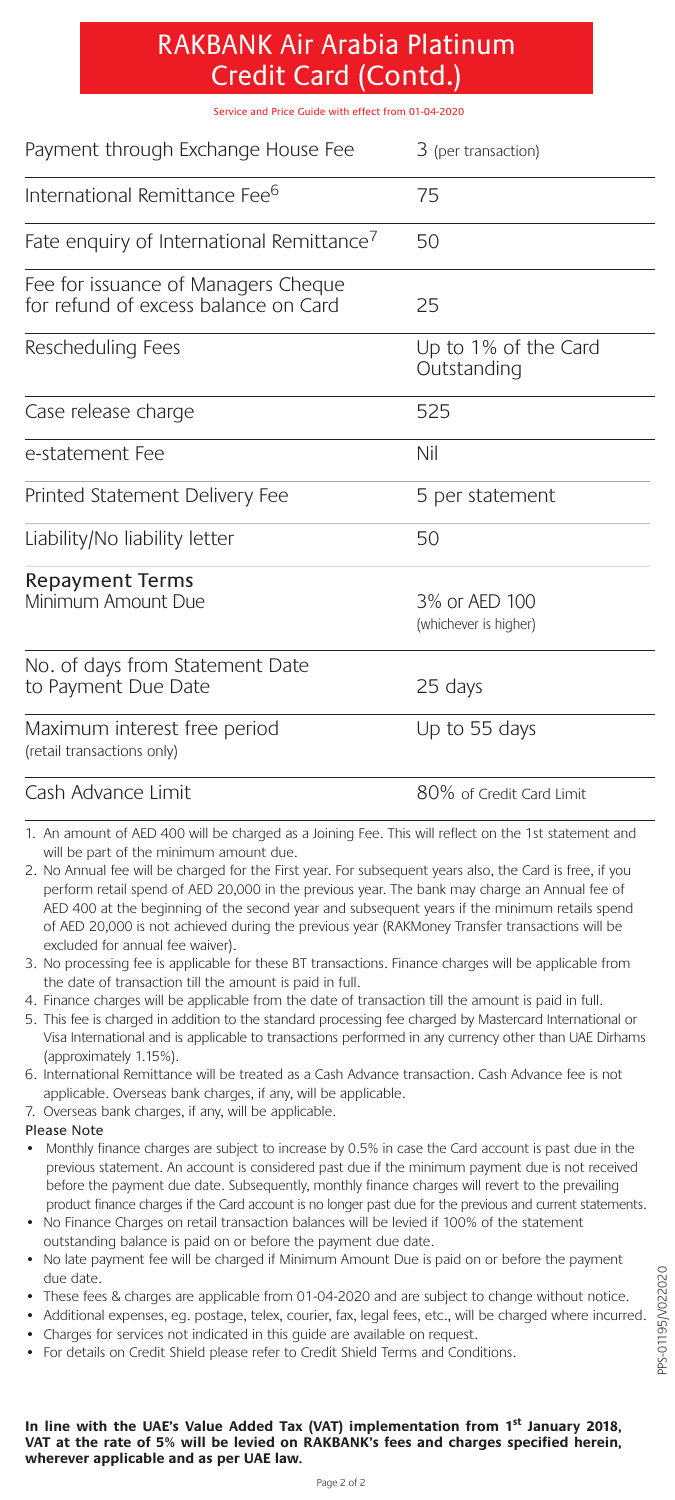### MY RAS AL KHAIMAH Platinum Credit Card

Service and Price Guide with effect from 01-04-2020

|                                                                                                                    | (AED)                                                                 |
|--------------------------------------------------------------------------------------------------------------------|-----------------------------------------------------------------------|
| Annual Fees<br>Primary Card                                                                                        | Free for life                                                         |
| Supplementary Card                                                                                                 | Free for life                                                         |
| Finance Charges (per month)<br>Retail Transactions                                                                 | 3.45%                                                                 |
| Balance Transfers (BT) <sup>1</sup>                                                                                | 1.50%                                                                 |
| Credit Card Cheques (CCC) <sup>2</sup>                                                                             | 2.25%                                                                 |
| Cash Advances <sup>2</sup>                                                                                         | 3.45%                                                                 |
| Smart Cash (SC) <sup>2</sup>                                                                                       | 2%                                                                    |
| <b>Other Fees &amp; Charges</b><br>Cash Advance Fee                                                                | 3% or AED 99<br>(whichever is higher)                                 |
| Card Replacement Fee                                                                                               | 75                                                                    |
| Overlimit Fee                                                                                                      | 285                                                                   |
| Late Payment Fee                                                                                                   | 230                                                                   |
| Duplicate Statement Fee<br>(before last statement)                                                                 | 45 (each statement)                                                   |
| Returned Cheque Fee                                                                                                | 100                                                                   |
| Sales Voucher Copy Fee                                                                                             | 65                                                                    |
| International Courier Charges                                                                                      | 100                                                                   |
| Credit Card Cheque (CCC) Processing Fee                                                                            | 1% (Min AED 50, Max AED 250)                                          |
| Smart Cash (SC) Processing Fee                                                                                     | <b>AED 100</b>                                                        |
| Processing fee for Easy Payment                                                                                    | 3 months<br><b>AED 49</b><br><b>AED 49</b><br>6 months                |
| Plan (EPP) at participating merchants                                                                              | 1.5%<br>9 months<br>12 months<br>2%                                   |
| Early Settlement/Cancellation Fee<br>for BT/CCC/SC/All EPP plans<br>(current month interest will be fully charged) | 249                                                                   |
| International Transaction Fee for Purchase<br>in Non AED currency<br>in AED currency                               | 2.2% of Transaction Amount <sup>3</sup><br>2.5% of Transaction Amount |
| Credit Shield Insurance<br>(on monthly statement balance)                                                          | 0.99%                                                                 |
| Payment through Exchange House Fee                                                                                 | 3 (per transaction)                                                   |
| International Remittance Fee <sup>4</sup>                                                                          | 75                                                                    |

 $\overline{\phantom{a}}$ PPS-B0424/V022020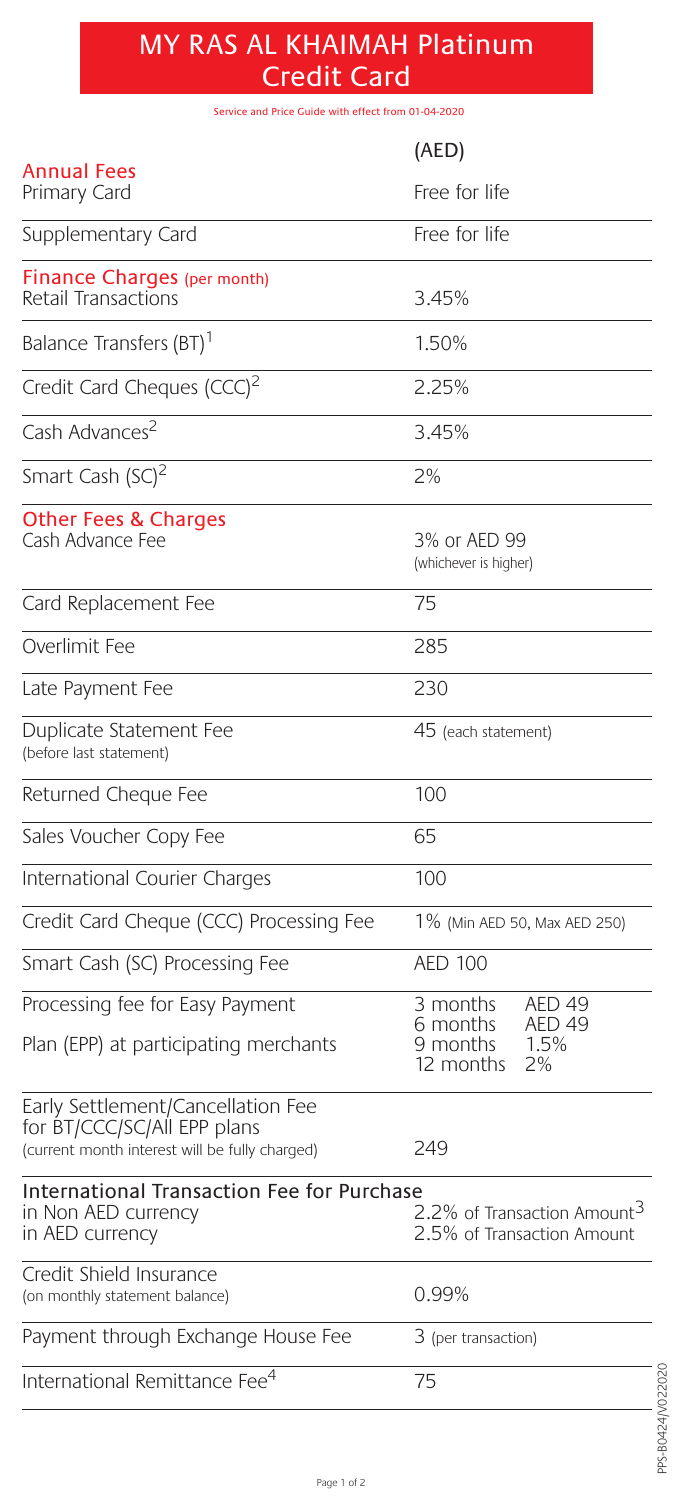### MY RAS AL KHAIMAH Platinum Credit Card (Contd.)

Service and Price Guide with effect from 01-04-2020

| Fate enquiry of International Remittance <sup>5</sup>                       | 50                                  |
|-----------------------------------------------------------------------------|-------------------------------------|
| Fee for issuance of Managers Cheque<br>for refund of excess balance on Card | 25                                  |
| Rescheduling Fees                                                           | Up to 1% of the Card<br>Outstanding |
| Case release charge                                                         | 525                                 |
| e-statement Fee                                                             | Nil                                 |
| Printed Statement Delivery Fee                                              | 5 per statement                     |
| Liability/No liability letter                                               | 50                                  |
| <b>Repayment Terms</b><br>Minimum Amount Due                                | 3% OF AED 100 (whichever is higher) |
| No. of days from Statement Date<br>to Payment Due Date                      | 25 days                             |
| Maximum interest free period<br>(retail transactions only)                  | Up to 55 days                       |
| Cash Advance Limit                                                          | 80% of Credit Card Limit            |

1. No processing fee is applicable for these BT transactions. Finance charges will be applicable from the date of transaction till the amount is paid in full.

- 2. Finance charges will be applicable from the date of transaction till the amount is paid in full.
- 3. This fee is charged in addition to the standard processing fee charged by Mastercard International or Visa International and is applicable to transactions performed in any currency other than UAE Dirhams (approximately 1.15%).
- 4. International Remittance will be treated as a Cash Advance transaction. Cash Advance fee is not applicable. Overseas bank charges, if any, will be applicable.
- 5. Overseas bank charges, if any, will be applicable.

#### Please Note

- Monthly finance charges are subject to increase by 0.5% in case the Card account is past due in the previous statement. An account is considered past due if the minimum payment due is not received before the payment due date. Subsequently, monthly finance charges will revert to the prevailing product finance charges if the Card account is no longer past due for the previous and current statements.
- No Finance Charges on retail transaction balances will be levied if 100% of the statement outstanding balance is paid on or before the payment due date.
- No late payment fee will be charged if Minimum Amount Due is paid on or before the payment due date.

• These fees & charges are applicable from 01-04-2020 and are subject to change without notice.

- Additional expenses, eg. postage, telex, courier, fax, legal fees, etc., will be charged where incurred.
- Charges for services not indicated in this guide are available on request.
- For details on Credit Shield please refer to Credit Shield Terms and Conditions.

In line with the UAE's Value Added Tax (VAT) implementation from 1<sup>st</sup> January 2018, **VAT at the rate of 5% will be levied on RAKBANK's fees and charges specified herein, wherever applicable and as per UAE law.**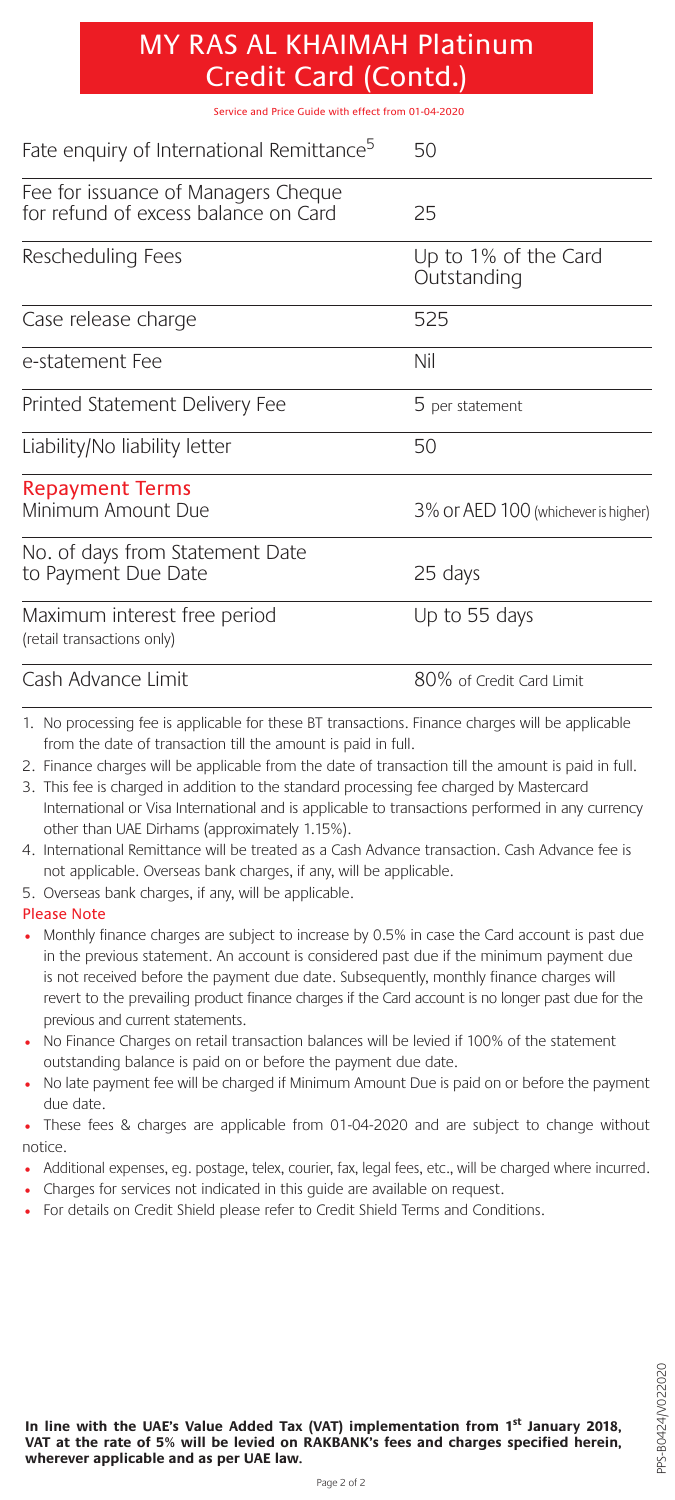### RAKBANK Titanium & RAKBANK Kalyan Jewellers Credit Cards

Service and Price Guide with effect from 01-04-2020

|                                                                                                                    | (AED)                                                      |
|--------------------------------------------------------------------------------------------------------------------|------------------------------------------------------------|
| Annual Fees<br>Primary Card                                                                                        | Free for life                                              |
| Supplementary Card                                                                                                 | Free for life                                              |
| Finance Charges (per month)<br>Retail Transactions                                                                 | 3.45%                                                      |
| Balance Transfers (BT)                                                                                             | 1.50%                                                      |
| Credit Card Cheques (CCC) <sup>2</sup>                                                                             | 2.25%                                                      |
| Cash Advances <sup>2</sup>                                                                                         | 3.45%                                                      |
| Smart Cash (SC) <sup>2</sup>                                                                                       | 2%                                                         |
| <b>Other Fees &amp; Charges</b><br>Cash Advance Fee                                                                | 3% or AED 99<br>(whichever is higher)                      |
| Card Replacement Fee                                                                                               | 75                                                         |
| Overlimit Fee                                                                                                      | 285                                                        |
| Late Payment Fee                                                                                                   | 230                                                        |
| Duplicate Statement Fee<br>(before last statement)                                                                 | 45 (each statement)                                        |
| Returned Cheque Fee                                                                                                | 100                                                        |
| Sales Voucher Copy Fee                                                                                             | 65                                                         |
| International Courier Charges                                                                                      | 100                                                        |
| Credit Card Cheque (CCC) Processing Fee                                                                            | 1% (Min AED 50, Max AED 250)                               |
| Smart Cash (SC) Processing Fee                                                                                     | <b>AED 100</b>                                             |
| Processing fee for Easy Payment                                                                                    | 3 months<br>AED <sub>49</sub><br><b>AED 49</b><br>6 months |
| Plan (EPP) at participating merchants                                                                              | 9 months<br>1.5%<br>12 months<br>2%                        |
| Early Settlement/Cancellation Fee<br>for BT/CCC/SC/All EPP plans<br>(current month interest will be fully charged) | 249                                                        |
| International Transaction Fee for Purchase<br>in Non AED currency                                                  | 2.2% of Transaction Amount <sup>3</sup>                    |
| in AED currency                                                                                                    | 2.5% of Transaction Amount                                 |
| Credit Shield Insurance<br>(on monthly statement balance)                                                          | 0.99%                                                      |
| Payment through Exchange House Fee                                                                                 | 3 (per transaction)                                        |
| International Remittance Fee <sup>4</sup>                                                                          | 75                                                         |

PPS-00600/V022020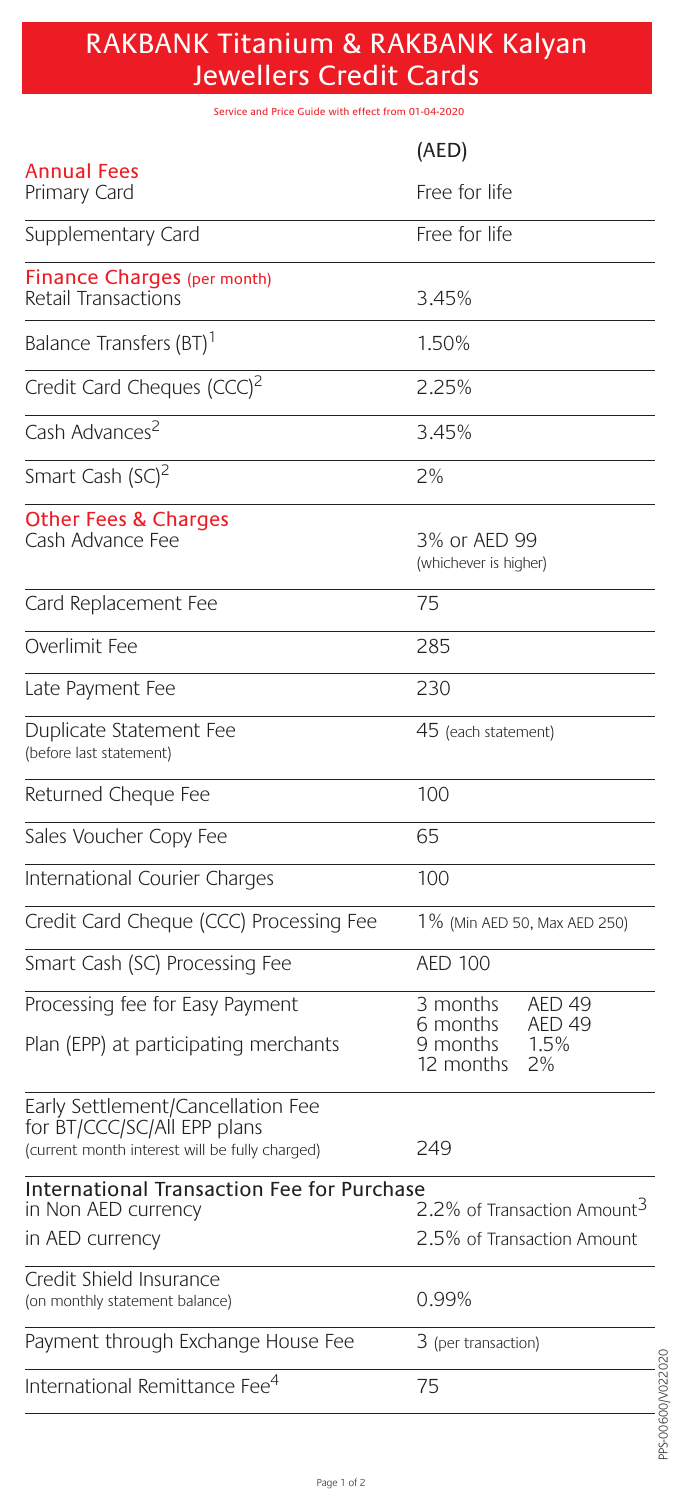| RAKBANK Titanium & RAKBANK Kalyan |  |
|-----------------------------------|--|
| Jewellers Credit Cards (Contd.)   |  |

Service and Price Guide with effect from 01-04-2020

| Fate enquiry of International Remittance <sup>5</sup>                       | 50                                     |
|-----------------------------------------------------------------------------|----------------------------------------|
| Fee for issuance of Managers Cheque<br>for refund of excess balance on Card | 25                                     |
| Rescheduling Fees                                                           | Up to 1% of the Card<br>Outstanding    |
| Case release charge                                                         | 525                                    |
| e-statement Fee                                                             | Nil                                    |
| Printed statement delivery fee                                              | 5 per statement                        |
| Liability/No liability letter                                               | 50                                     |
| <b>Repayment Terms</b><br>Minimum Amount Due                                | 3% or AED 100<br>(whichever is higher) |
| No. of days from Statement Date<br>to Payment Due Date                      | 25 days                                |
| Maximum interest free period<br>(retail transactions only)                  | Up to 55 days                          |
| Cash Advance Limit                                                          | 80% of Credit Card Limit               |

- 1. No processing fee is applicable for these BT transactions. Finance charges will be applicable from the date of transaction till the amount is paid in full.
- 2. Finance charges will be applicable from the date of transaction till the amount is paid in full.
- 3. This fee is charged in addition to the standard processing fee charged by Mastercard International or Visa International and is applicable to transactions performed in any currency other than UAE Dirhams (approximately 1.15%).
- 4. International Remittance will be treated as a Cash Advance transaction. Cash Advance fee is not applicable. Overseas bank charges, if any, will be applicable.
- 5. Overseas bank charges, if any, will be applicable.

#### Please Note

- Monthly finance charges are subject to increase by 0.5% in case the Card account is past due in the previous statement. An account is considered past due if the minimum payment due is not received before the payment due date. Subsequently, monthly finance charges will revert to the prevailing product finance charges if the Card account is no longer past due for the previous and current statements.
- No Finance Charges on retail transaction balances will be levied if 100% of the statement outstanding balance is paid on or before the payment due date.
- No late payment fee will be charged if Minimum Amount Due is paid on or before the payment due date.
- These fees & charges are applicable from 01-04-2020 and are subject to change without notice.
- Additional expenses, eg. postage, telex, courier, fax, legal fees, etc., will be charged where incurred.
- Charges for services not indicated in this guide are available on request.
- For details on Credit Shield please refer to Credit Shield Terms and Conditions.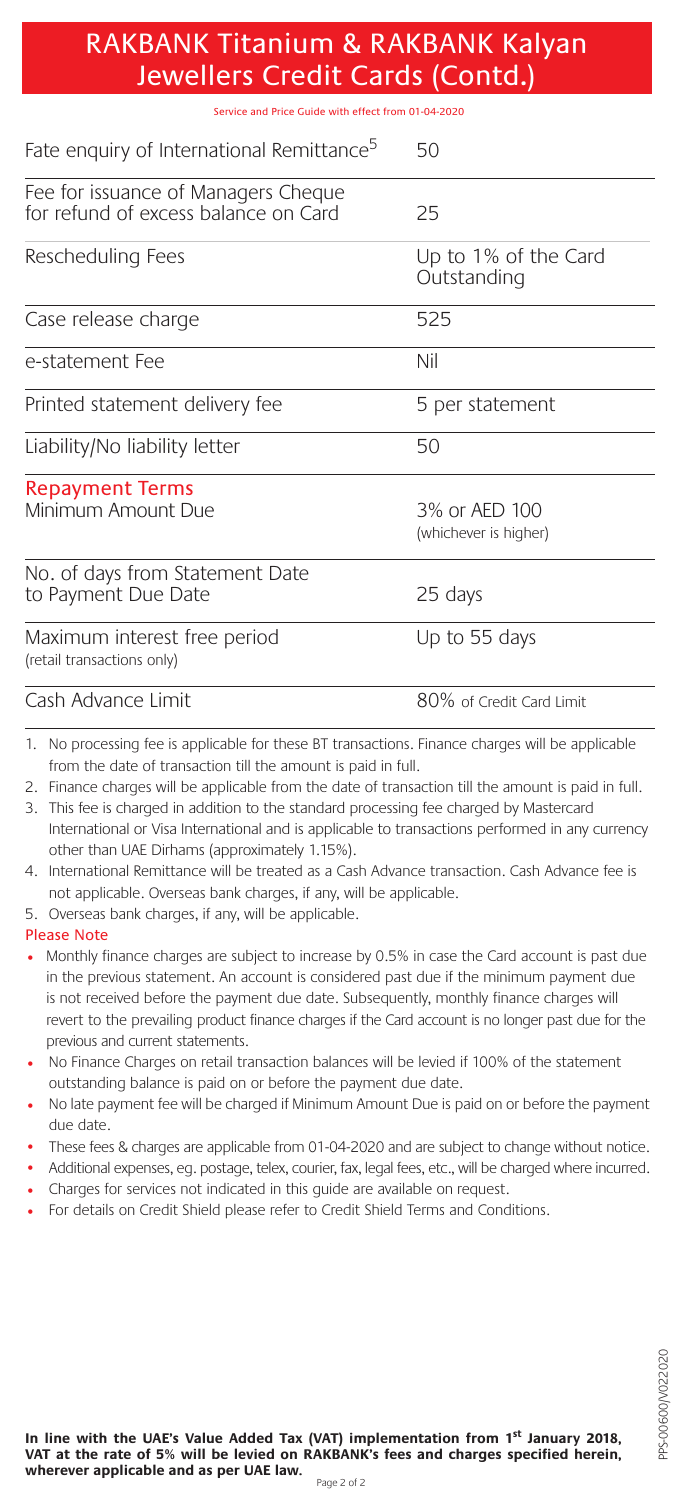# RAKBANK RED, Standard, nmc, Géant La Carte Mastercard®, Classic & Gold Visa

Service and Price Guide with effect from 01-04-2020

|                                                                                                                    | (AED)                                                                                             |
|--------------------------------------------------------------------------------------------------------------------|---------------------------------------------------------------------------------------------------|
| Annual Fees<br>Primary Card                                                                                        | Free for life                                                                                     |
| Supplementary Card                                                                                                 | Free for life                                                                                     |
| Finance Charges (per month)<br>Retail Transactions                                                                 | 3.45%                                                                                             |
| Balance Transfers (BT)                                                                                             | 1.50%                                                                                             |
| Credit Card Cheques (CCC) <sup>2</sup>                                                                             | 2.25%                                                                                             |
| Cash Advances <sup>2</sup>                                                                                         | 3.45%                                                                                             |
| Smart Cash (SC) <sup>2</sup>                                                                                       | 2%                                                                                                |
| <b>Other Fees &amp; Charges</b><br>Cash Advance Fee                                                                | 3% Or AED 99 (whichever is higher)                                                                |
| Card Replacement Fee                                                                                               | 75                                                                                                |
| Overlimit Fee                                                                                                      | 285                                                                                               |
| Late Payment Fee                                                                                                   | 230                                                                                               |
| Duplicate Statement Fee<br>(before last statement)                                                                 | 45 (each statement)                                                                               |
| Returned Cheque Fee                                                                                                | 100                                                                                               |
| Sales Voucher Copy Fee                                                                                             | 65                                                                                                |
| International Courier Charges                                                                                      | 100                                                                                               |
| Credit Card Cheque (CCC) Processing Fee                                                                            | 1% (Min AED 50, Max AED 250)                                                                      |
| Smart Cash (SC) Processing Fee                                                                                     | 100                                                                                               |
| Processing fee for Easy Payment<br>Plan (EPP) at participating merchants                                           | 3 months<br>AED <sub>49</sub><br>6 months<br><b>AED 49</b><br>1.5%<br>9 months<br>2%<br>12 months |
| Early Settlement/Cancellation Fee<br>for BT/CCC/SC/All EPP plans<br>(current month interest will be fully charged) | 249                                                                                               |
| <b>International Transaction Fee for Purchase</b><br>in Non AED currency<br>in AED currency                        | 2.2% of Transaction Amount <sup>3</sup><br>2.5% of Transaction Amount                             |
| Credit Shield Insurance<br>(on monthly statement balance)                                                          | 0.99%                                                                                             |
|                                                                                                                    |                                                                                                   |
| Payment through Exchange House Fee                                                                                 | 3 (per transaction)                                                                               |
| International Remittance Fee <sup>4</sup>                                                                          | 75                                                                                                |
| Fate enquiry of International Remittance <sup>5</sup>                                                              | 50                                                                                                |

PPS-00599/V022020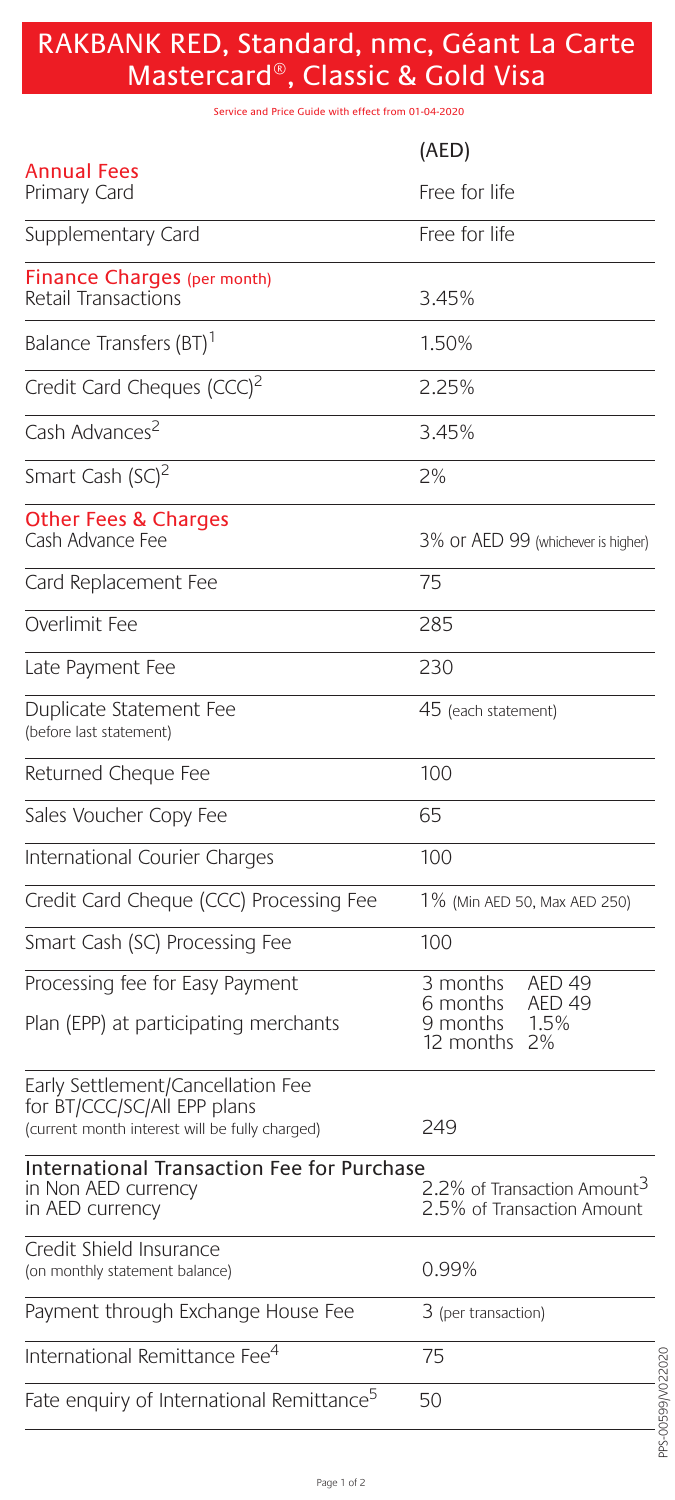# RAKBANK RED, Standard, nmc, Géant La Carte Mastercard®, Classic & Gold Visa (Contd.)

#### Service and Price Guide with effect from 01-04-2020

| Fee for issuance of Managers Cheque<br>for refund of excess balance on Card | 25                                  |
|-----------------------------------------------------------------------------|-------------------------------------|
| Rescheduling Fees                                                           | Up to 1% of the Card<br>Outstanding |
| Case release charge                                                         | 525                                 |
| e-statement Fee                                                             | Nil                                 |
| Printed Statement Delivery Fee                                              | 5 per statement                     |
| Liability/No liability letter                                               | 50                                  |
| <b>Repayment Terms</b><br>Minimum Amount Due                                | 3% Or AED 100 (whichever is higher) |
| No. of days from Statement Date<br>to Payment Due Date                      | 25 days                             |
| Maximum interest free period<br>(retail transactions only)                  | Up to 55 days                       |
| Cash Advance Limit                                                          | 80% of Credit Card Limit            |

1. No processing fee is applicable for these BT transactions. Finance charges will be applicable from the date of transaction till the amount is paid in full.

2. Finance charges will be applicable from the date of transaction till the amount is paid in full.

3. This fee is charged in addition to the standard processing fee charged by Mastercard International or Visa International and is applicable to transactions performed in any currency other than UAE Dirhams (approximately 1.15%).

4. International Remittance will be treated as a Cash Advance transaction. Cash Advance fee is not applicable. Overseas bank charges, if any, will be applicable.

5. Overseas bank charges, if any, will be applicable.

Please Note

• Monthly finance charges are subject to increase by 0.5% in case the Card account is past due in the previous statement. An account is considered past due if the minimum payment due is not received before the payment due date. Subsequently, monthly finance charges will revert to the prevailing product finance charges if the Card account is no longer past due for the previous and current statements.

• No Finance Charges on retail transaction balances will be levied if 100% of the statement outstanding balance is paid on or before the payment due date.

• No late payment fee will be charged if Minimum Amount Due is paid on or before the payment due date.

- These fees & charges are applicable from 01-04-2020 and are subject to change without notice.
- Additional expenses, eg. postage, telex, courier, fax, legal fees, etc., will be charged where incurred.

• Charges for services not indicated in this guide are available on request.

• For details on Credit Shield please refer to Credit Shield Terms and Conditions.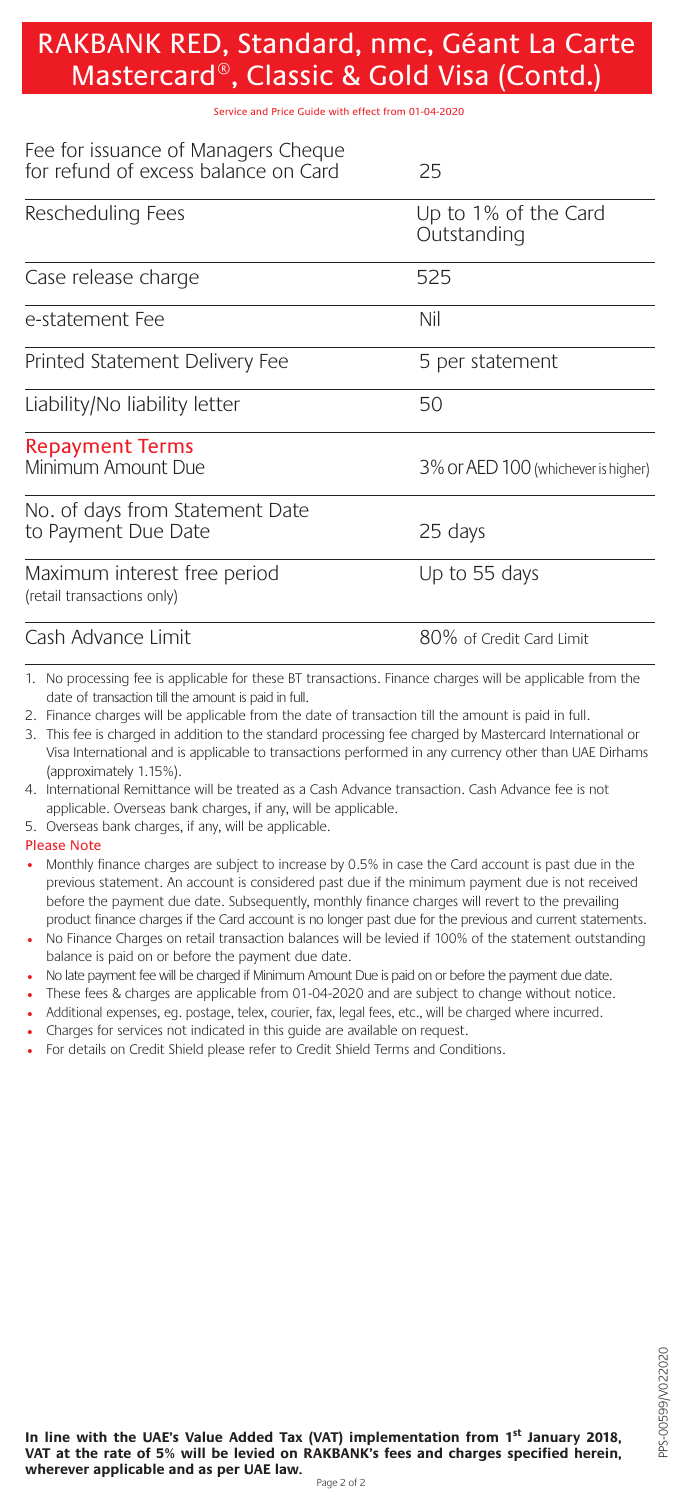# RAKBANK Titanium Business Credit Card

Service and Price Guide with effect from 01-04-2020

| <b>Annual Fees</b><br>Primary Card                                                                                 | (AED)<br>Free for life                                                |
|--------------------------------------------------------------------------------------------------------------------|-----------------------------------------------------------------------|
| Additional Card                                                                                                    | Free for life                                                         |
| Finance Charges (per month)<br>Retail Transactions                                                                 | 3.45%                                                                 |
| Credit Card Cheques (CCC) <sup>1</sup>                                                                             | 3.45%                                                                 |
| Cash Advances <sup>1</sup>                                                                                         | 3.45%                                                                 |
| Balance Transfers <sup>1</sup>                                                                                     | 3.45%                                                                 |
| Smart Cash (SC) <sup>1</sup>                                                                                       | 3.45%                                                                 |
| Other Fees & Charges<br>Cash Advance Fee <sup>2</sup>                                                              | 2% of transaction amount                                              |
| Card Replacement Fee                                                                                               | 75                                                                    |
| Overlimit Fee                                                                                                      | 285                                                                   |
| Late Payment Fee                                                                                                   | 230                                                                   |
| Duplicate Statement Fee<br>(before last statement)                                                                 | 45 (each statement)                                                   |
| Returned Cheque Fee                                                                                                | 100                                                                   |
| Sales Voucher Copy Fee                                                                                             | 65                                                                    |
| International Courier Charges                                                                                      | 100                                                                   |
| Credit Card Cheque (CCC) Processing Fee                                                                            | 100                                                                   |
| Smart Cash (SC) Processing Fee                                                                                     | 1% or AED 100<br>(whichever is higher)                                |
| Early Settlement/Cancellation Fee<br>for BT/CCC/SC/All EPP plans<br>(current month interest will be fully charged) | 249                                                                   |
| International Transaction Fee for Purchase<br>in Non AED currency<br>in AED currency                               | 2.2% of Transaction Amount <sup>3</sup><br>2.5% of Transaction Amount |
| Credit Shield Insurance<br>(on monthly statement balance)                                                          | 0.99%                                                                 |
| Payment through Exchange House Fee                                                                                 | 3 (per transaction)                                                   |
| International Remittance fee <sup>4</sup>                                                                          | 75                                                                    |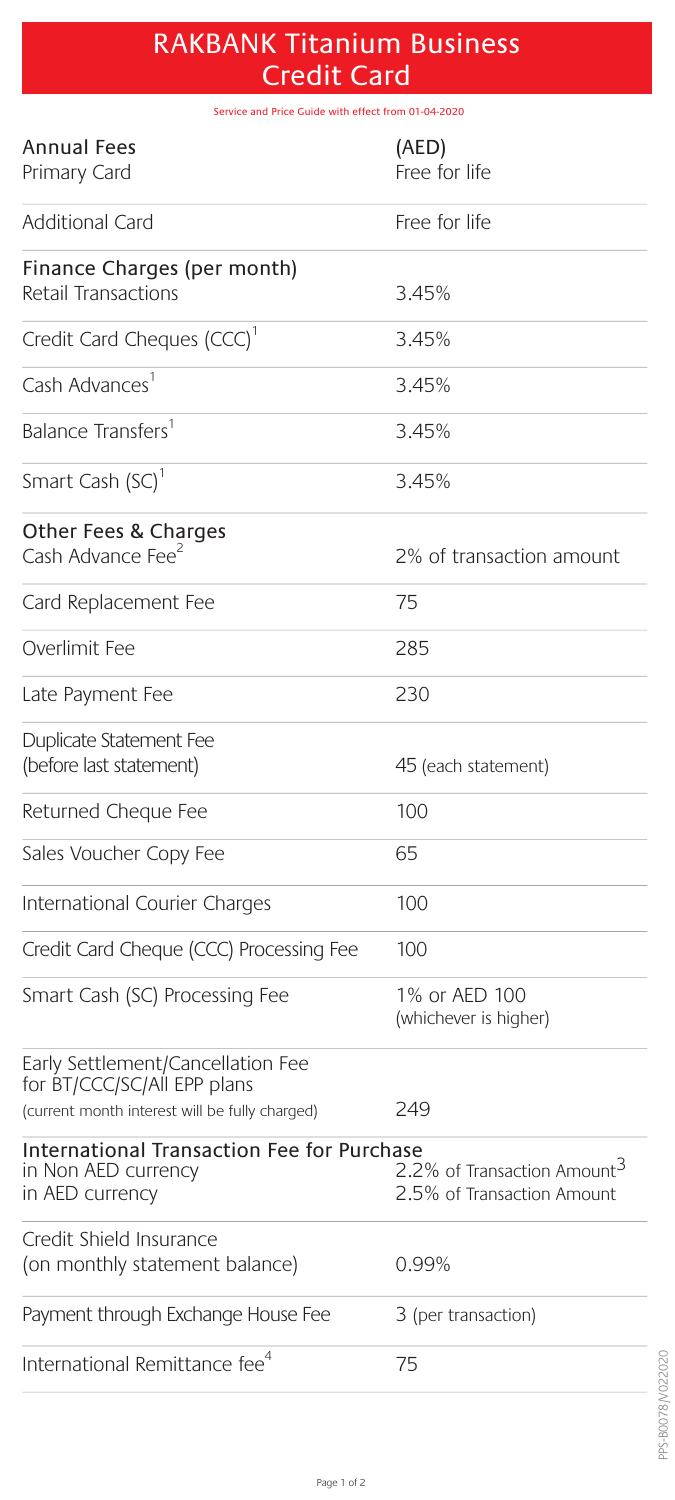### RAKBANK Titanium Business Credit Card (Contd.)

Service and Price Guide with effect from 01-04-2020

| Fee for issuance of Managers Cheque<br>for refund of excess balance on Card                                                                                                                                                                                   | 25                                  |
|---------------------------------------------------------------------------------------------------------------------------------------------------------------------------------------------------------------------------------------------------------------|-------------------------------------|
| Rescheduling Fees                                                                                                                                                                                                                                             | Up to 1% of the Card<br>Outstanding |
| Case release charge                                                                                                                                                                                                                                           | 525                                 |
| e-statement Fee                                                                                                                                                                                                                                               | Nil                                 |
| Printed Statement Delivery Fee                                                                                                                                                                                                                                | 5 per statement                     |
| Liability/No liability letter                                                                                                                                                                                                                                 | 50                                  |
| Repayment Terms<br>Minimum Amount Due<br>3% Or AED 100 (whichever is higher)                                                                                                                                                                                  |                                     |
| Number of days from Statement<br>date to Payment Due date                                                                                                                                                                                                     | 25 days                             |
| Maximum Interest – free period<br>(retail transactions only)                                                                                                                                                                                                  | Up to 55 days                       |
| Cash Advance Limit                                                                                                                                                                                                                                            | 90% of Credit Card Limit            |
| 1. Finance Charges will be applicable from the date of transaction till the amount is paid in full.<br>2. This fee will be charged on Cash Advances which includes transactions at Exchange Houses, funds<br>transfer to any RAKBANK account and remittances. |                                     |

- 3. This fee is charged in addition to the standard processing fee charged by Mastercard International or Visa International and is applicable to transactions performed in any currency other than UAE Dirhams (approximately 1.15%).
- 4. International remittance through the Card will be treated as a Cash Advance transaction. This fee will be charged over and above the Cash Advance fee applicable for the transaction.

#### Please Note:

- No Finance Charges on retail transaction balances will be levied if 100% of the statement outstanding balance is paid on or before the Payment Due Date.
- No late payment fee will be charged if Minimum Amount Due is paid on or before the Payment Due Date.
- All fees and charges mentioned in this guide are in UAE Dirhams. These fees and charges are applicable from 01-04-2020 and are subject to change without notice.
- Charges, fees, etc. listed in this guide are applicable to RAKBANK Titanium Business Credit Cardholders.
- Additional expenses, eg. Postage, telex, courier, fax, legal fees, etc., will be charged where incurred.
- Charges for services not indicated in this guide are available on request.
- For any enquiries on Interest rates, fees, charges etc. please call 04-213 00 00.